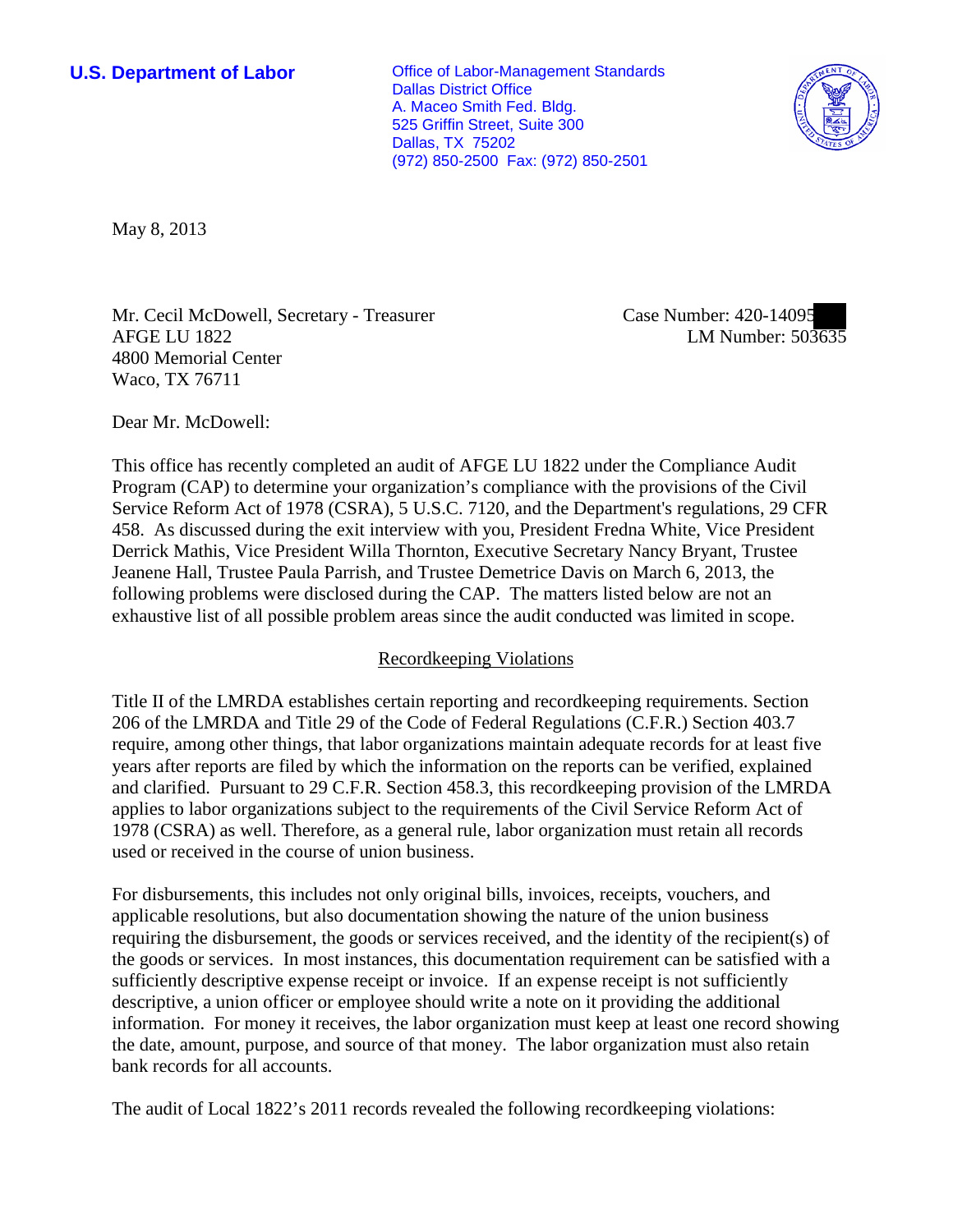#### 1. Bonus Bucks Payments

Local 1822 union failed to maintain all SF 1187s to support "Bonus Bucks" incentive payments to recruiters. Members that recruit new members into the union are paid a \$25.00 check from Local 1822. During the audit period, a total of 36 payments were made. The union only had SF 1187s to support 17 of those payments. The audit also disclosed that 19 SF 1187s were not processed by the human resource department. Union records of "Bonus Bucks" incentive payments must include the supporting SF1187s to support the payment. Also, the union should confirm with the human resource department that SF1187s are properly received and processed.

As noted above, labor organizations must retain original receipts, bills, vouchers or other supporting documentation for all disbursements. The president and treasurer (or corresponding principal officers) of your union, who are required to sign your union's LM report, are responsible for properly maintaining union records.

# 2. PAC Fund

Local 1822 failed to maintain records to support receipts and disbursements for the AFGE National PAC Fund. The local hosts an annual barbeque each year and monthly PAC drawing at membership meetings. The union's records did not contain barbeque ticket sales information or records of funds received and disbursed. The union must record in at least one record the date and amount received from the sale of barbeque. The union must also record the monthly PAC drawing receipts and disbursements.

## 3. Retiree Membership List

Local 1822's retiree membership list is not accurate. The union was unable to provide dues receipt information for all retirees. The union does not know the status of all retirees on its membership list. Many retirees are no longer paying dues and are deceased or living in a nursing home. Union receipts records must include an adequate identification of all money the union receives. The records should show the date and amount received, and the source of the money.

Based on your assurance that Local 1822 will retain adequate documentation in the future, OLMS will take no further enforcement action at this time regarding the above violations.

## Reporting Violations

Pursuant to 29 C.F.R., Section 458.3, the reporting requirement under 29 C.F.R. Section 403.2 (see Section 201(b) of the Labor-Management Reporting and Disclosure Act (LMRDA)) is made applicable to labor organizations subject to the requirements of the CSRA. This provision requires labor organizations to file annual financial reports that accurately disclose their financial condition and operations. The audit disclosed a violation of this requirement. The Labor Organization Annual Report Form LM-3 filed by Local 1822 for the fiscal year ended December 31, 2011 was deficient in the following areas: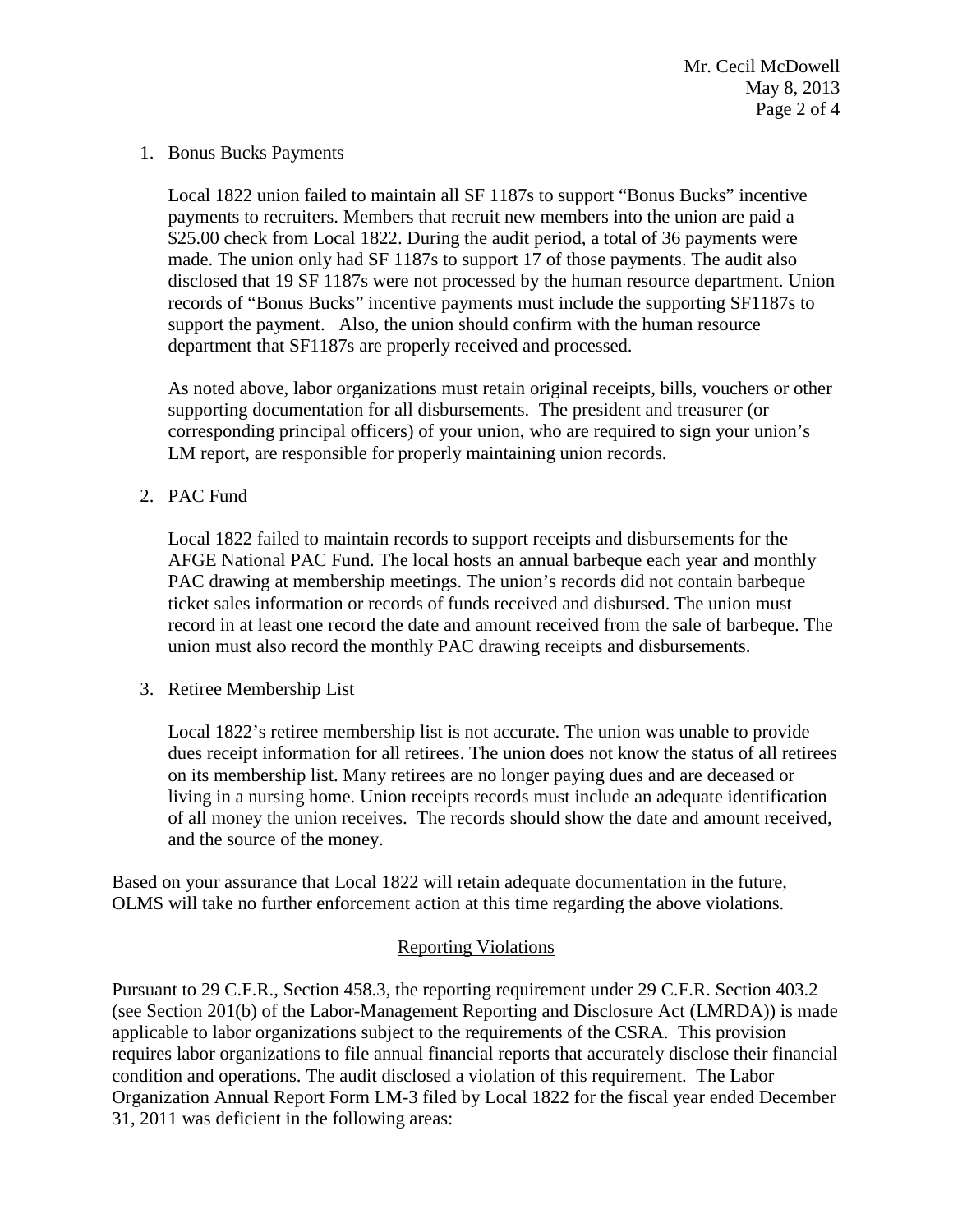1. Disbursements to Officers

Local 1822 did not report the names of some officers and the total amounts of payments to them or on their behalf in Item 24 (All Officers and Disbursements to Officers). The union must report in Item 24 all persons who held office during the year, regardless of whether they received any payments from the union.

The union must report most direct disbursements to Local 1822 officers and some indirect disbursements made on behalf of its officers in Item 24. A "direct disbursement" to an officer is a payment made to an officer in the form of cash, property, goods, services, or other things of value. See the instructions for Item 24 for a discussion of certain direct disbursements to officers that do not have to be reported in Item 24. An "indirect disbursement" to an officer is a payment to another party (including a credit card company) for cash, property, goods, services, or other things of value received by or on behalf of an officer. However, indirect disbursements for temporary lodging (such as a union check issued to a hotel) or for transportation by a public carrier (such as an airline) for an officer traveling on union business should be reported in Item 48 (Office and Administrative Expense).

2. "Bonus Bucks" Disbursements

Local 1822 did not include any "Bonus Bucks" disbursements to officers totaling at least \$900.00 in the amounts reported in Item 24 (All Officers and Disbursements to Officers). It appears the union erroneously reported these payments in Item 54 (Other Disbursements). The union must report most direct disbursements to Local 1822 officers.

3. Other Disbursements

Local 1822 incorrectly reported office supply purchases, per capita payments, and disbursements to members in Item 54 (Other Disbursements) on the LM-3 report. These disbursements should have been reported under "Office and Administration," "Per Capita," and "To Employees."

4. Cash Reconciliation

It appears that the cash figures reported in Item 25 (Cash) are not the figures according to Local 1822's books after reconciliation to the bank statements. The instructions for Item 25 state that the union should obtain account balances from its books as reconciled to the balances shown on bank statements.

Local 1822 has now filed an amended Form LM-3 for the fiscal year ended December 31, 2011, to correct the deficient items discussed above. I encourage Local 1822 to complete, sign, and file its *future* report electronically using the Electronic Forms System (EFS) available at the OLMS website at [www.olms.dol.gov.](http://www.olms.dol.gov/) The Form LM-3 should be filed annually no later than March 31. Before filing, review the report thoroughly to be sure it is complete and accurate.